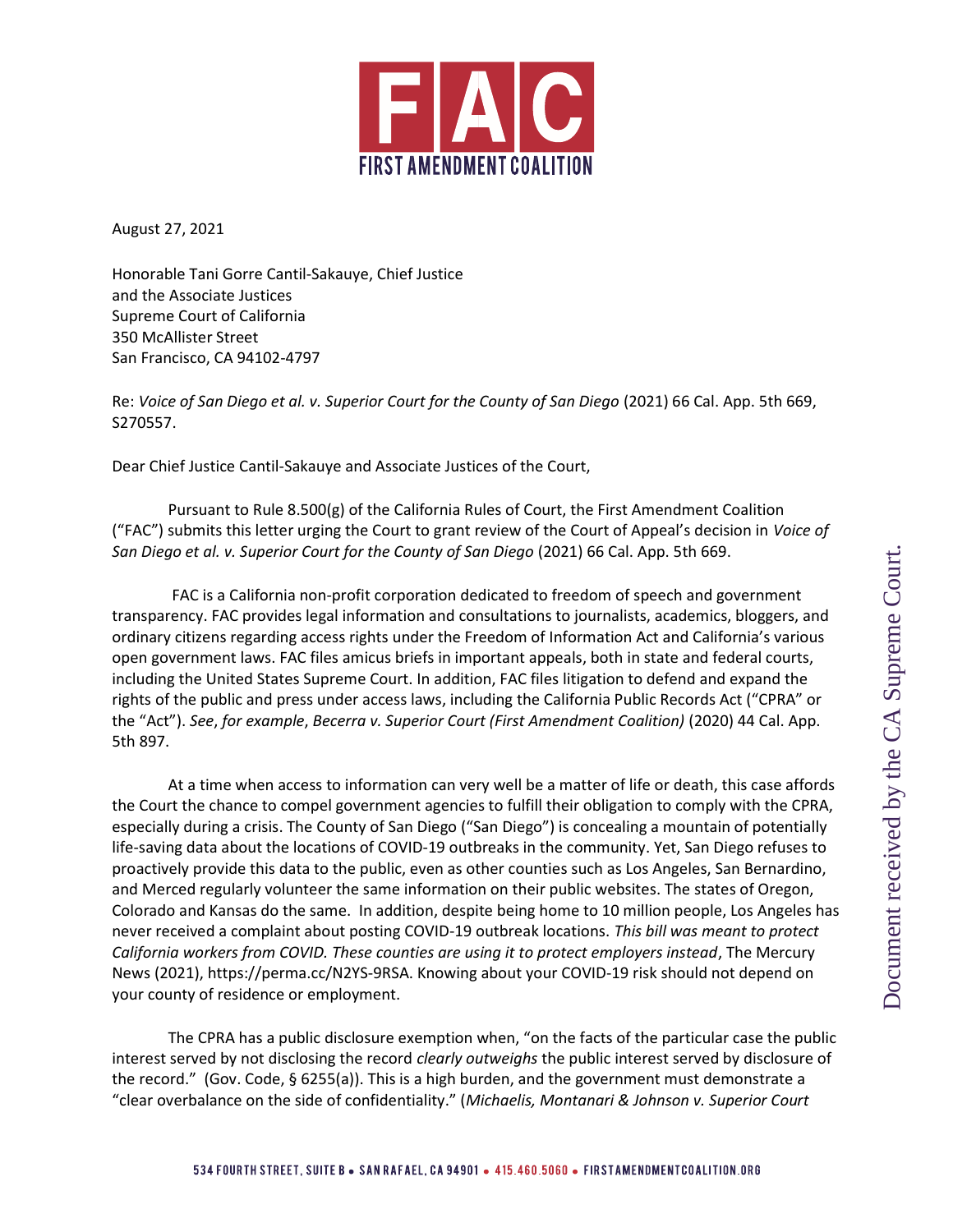Page 2

(2006) 38 Cal. 4th 1065, 1071.) This burden is simply impossible to meet when it comes to COVID-19 workplace outbreak locations — almost half of the counties in California are currently releasing this information to the public.

The Court of Appeal opinion chronically downplays the value of public access to COVID-19 outbreak location data. For example, the opinion twice quotes the Public Health Officer assuring the public that if a specific location really posed a threat, the "County Health Officer would close it down." (Voice of San Diego et al. v. Superior Court for the County of San Diego (2021) 66 Cal. App. 5th 669, 680, 692.) However, it is impossible for the public to determine if that is true because that same government official refuses to release the data that would show the locations of frequent outbreaks, perhaps caused by a failure to enforce social distancing and mask requirements. The CPRA exists so the public can both trust and verify that government officials are performing their duties.

Since this case last came before the Court, the publication of workplace COVID-19 outbreak information for other counties has highlighted the vital public interest in public access to this data. Indeed, it was a media organization, The Mercury News, not the California Department of Public Health, that built the first centralized database of workplace COVID-19 outbreak information in California. Unfortunately, only half of California counties contributed information to the database. Map: Two more counties provide workplace outbreak data, The Mercury News (2021), https://perma.cc/HLA6- 8AW6. The fact that so many counties routinely provide this data indicates that the public interest in nondisclosure does not clearly outweigh the interest in disclosure.

Despite the database's shortcomings, the California Occupational Safety and Health Administration ("Cal/OSHA") has relied on the data to study COVID-19 spread in California workplaces. At a July 20, 2021 Cal/OSHA meeting, the board discussed The Mercury News' workplace outbreak database because it was the most complete information available. Several board members expressed a desire for the California Department of Public Health to publish more complete workplace outbreak information as well. Cal/OSHA also used the Mercury News database when presenting to the subcommittee on COVID-19 outbreaks in June 2021. Cal/OSHA board members call for transparency around California's workplace outbreaks, The Mercury News (2021), perma.cc/SQM9-SW36.

Cal/OSHA and employers across the state are failing to live up to their legal responsibilities to California workers. Cal/OSHA relies on employers to self-report COVID-19 infections and the regulator has been unable to keep an accurate count of workplace COVID-19 infections. "Workplace researchers, health experts, and lawmakers all agree the data is likely missing swaths of essential workers who were seriously sickened at work." For example, a Foster Farms plant in Fresno reported only two serious cases of COVID-19 to Cal/OSHA, despite the fact that four of their workers died from COVID-19 complications. A pistachio plant in Fresno also failed to report two COVID-related hospitalizations to Cal/OSHA. California isn't fully tracking serious workplace COVID-19 cases in Fresno. Here's why, Cal Matters (2021), https://perma.cc/7UQD-PZBX.

Publishing workplace outbreak data is essential because many employers are not informing their employees of outbreaks, as required by law. When The Mercury News published their database, it was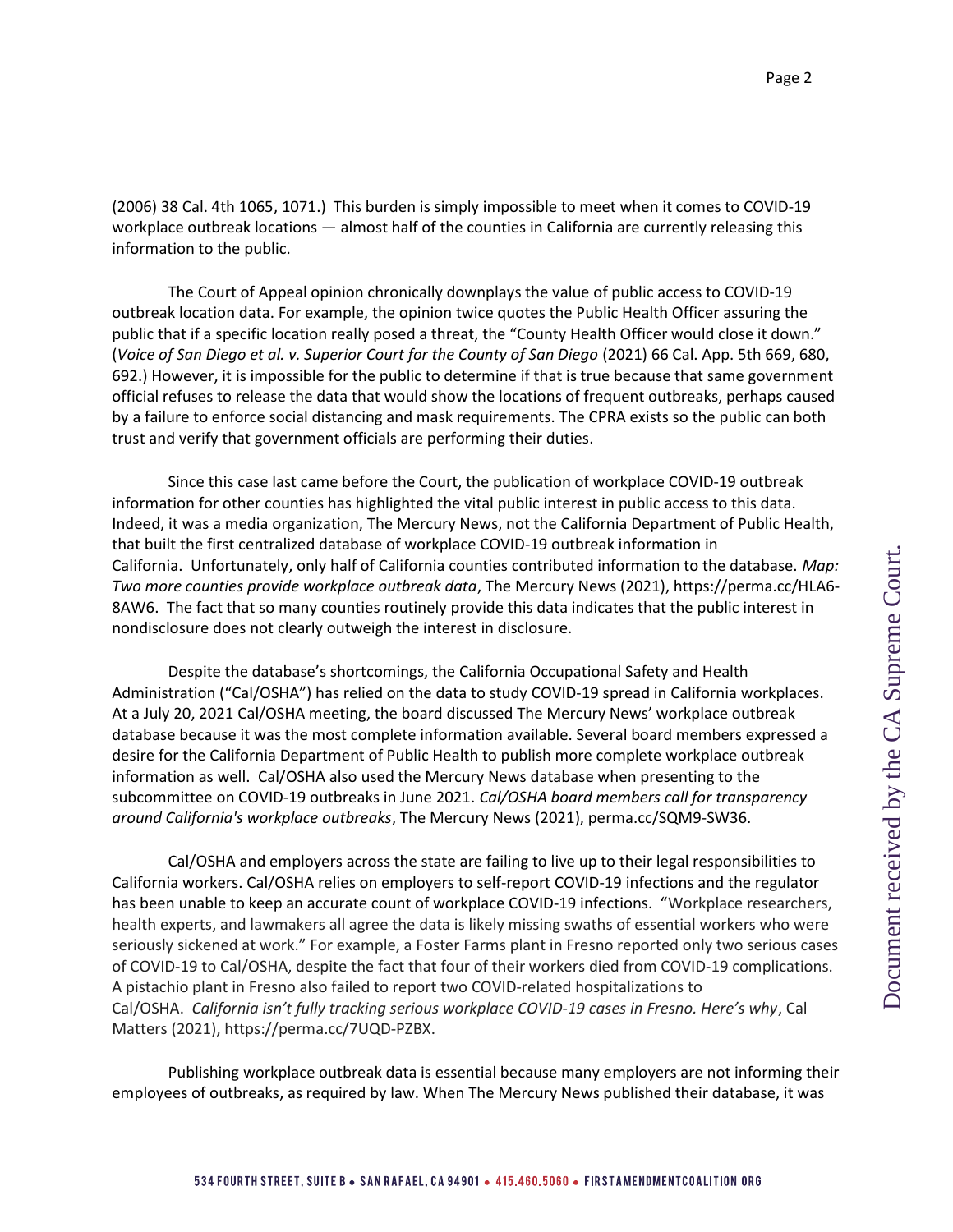the first time that many Californians discovered that their workplaces had been affected by an outbreak. The database revealed many outbreaks for the first time and also confirmed the numbers in several previously known workplace outbreaks. Map: Two more counties provide workplace outbreak data, The Mercury News (2021), https://perma.cc/HLA6-8AW6. For example, "[t]he previously undisclosed outbreaks include the 171 cases reported at the Richmond HelloFresh last July, 187 cases at a newlyopened Amazon facility in Riverside County's city of Beaumont in January, and 50 cases at an air conditioning company in Vacaville." This bill was meant to protect California workers from COVID. These counties are using it to protect employers instead, The Mercury News (2021), https://perma.cc/N2YS-9RSA. After The Mercury News published the database, Santa Clara County agreed to release their workplace outbreak data. A Santa Clara County official regretfully stated that the County had been "too trusting" when it assumed that employers were notifying employees of outbreaks; but this was not the case at all. Santa Clara County COVID data reveals more than 250 workplace outbreaks, The Mercury News (2021), https://perma.cc/48DD-JXYC.

Prominent UCSF epidemiologist Dr. Kirsten Bibbins-Domingo has even asserted that by not releasing the data, counties are preventing public health experts from understanding COVID risk and spread. This bill was meant to protect California workers from COVID. These counties are using it to protect employers instead, The Mercury News (2021), https://perma.cc/N2YS-9RSA. A recent University of California, San Francisco study confirmed the association between hard-hit industries and excess mortality rates during the pandemic. Santa Clara County COVID data reveals more than 250 workplace outbreaks, The Mercury News (2021), https://perma.cc/48DD-JXYC.

The database also revealed troubling trends in COVID-19 enforcement in workplaces. Public Health officials primarily directed their efforts at customer complaints and did not often initiate enforcement actions in workplace outbreaks impacting employees. Bay Area businesses with COVID-19 outbreaks rarely faced fines, The Mercury News (2021), https://perma.cc/G9SH-K2UZ. Dr. Bibbins-Domingo indicated that this approach did not protect workers and increased the spread of COVID-19. Information about outbreaks is critical to combatting the pandemic and holding unsafe employers accountable. By withholding this data from the public, Counties are shielding employers from investigation while terrified workers are being kept in the dark, deprived of vital outbreak information that could keep them and their families safe.

The Court of Appeal opinion cited Dr. Wooten's belief that the information was confidential under California Code of Regulations, title 17, section 2502, subdivision (f). However, section 2502 prohibits disclosure "except as authorized by these regulations, as required by state or federal law, or with the written consent of the individual to whom the information pertains or to the legal representative of that individual." (Cal. Code Regs., tit. 17, § 2502, subd. (f).) The California State Legislature, stressing the importance of making outbreak location data widely available as COVID-19 continues to ravage this state, has already mandated the release of much of this information to the public. As of this year, the State Department of Public Health must "make workplace industry information received from local public health departments . . . available on its internet website in a manner that allows the public to track the number and frequency of COVID-19 outbreaks and the number of COVID-19 cases and outbreaks by industry reported by any workplace. . .." (Lab. Code, §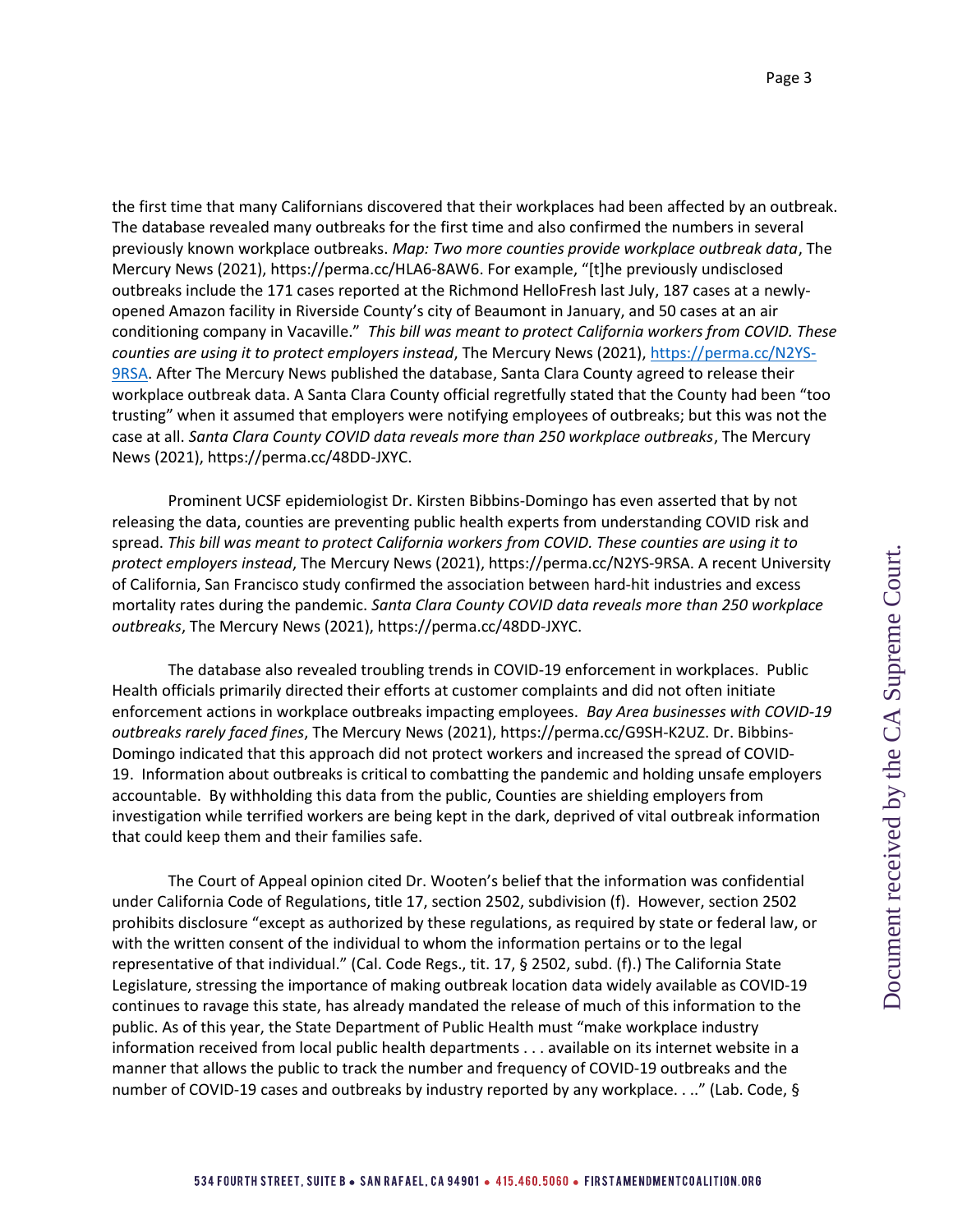$6409.6(g)$ .) That obligation includes the duty to disclose the number of cases within each outbreak location. (Lab. Code, § 6409.6(b), (g).)

As the Legislature has recognized, disclosure of COVID-19 outbreak data, without personally identifiable information, is clearly in the public interest. But so too is the integrity of the CPRA, a law that public agencies cannot single-handedly decide no longer applies whenever compliance is inconvenient. The Act was passed to "increas[e] freedom of information" by giving the public "access to information in possession of public agencies." (CBS, Inc. v. Block (1986) 42 Cal.3d 646, 651.) Summarily denying review of a matter of such grave public interest like this one is antithetical to the Act's very purpose. The Court should grant review in this case to preserve the integrity of the CPRA. In reviewing this case, the Court has the opportunity to remind public agencies that the right of access to information is a matter of law, not whim or unsubstantiated hunch. Even and especially in times of crisis, public agencies must uphold California's commitment to open governance and the public's right to know.

Sincerely,

David Snyder First Amendment Coalition 534 Fourth Street, Suite B San Rafael, California 94901 Dsnyder@firstamendmentcoalition.org